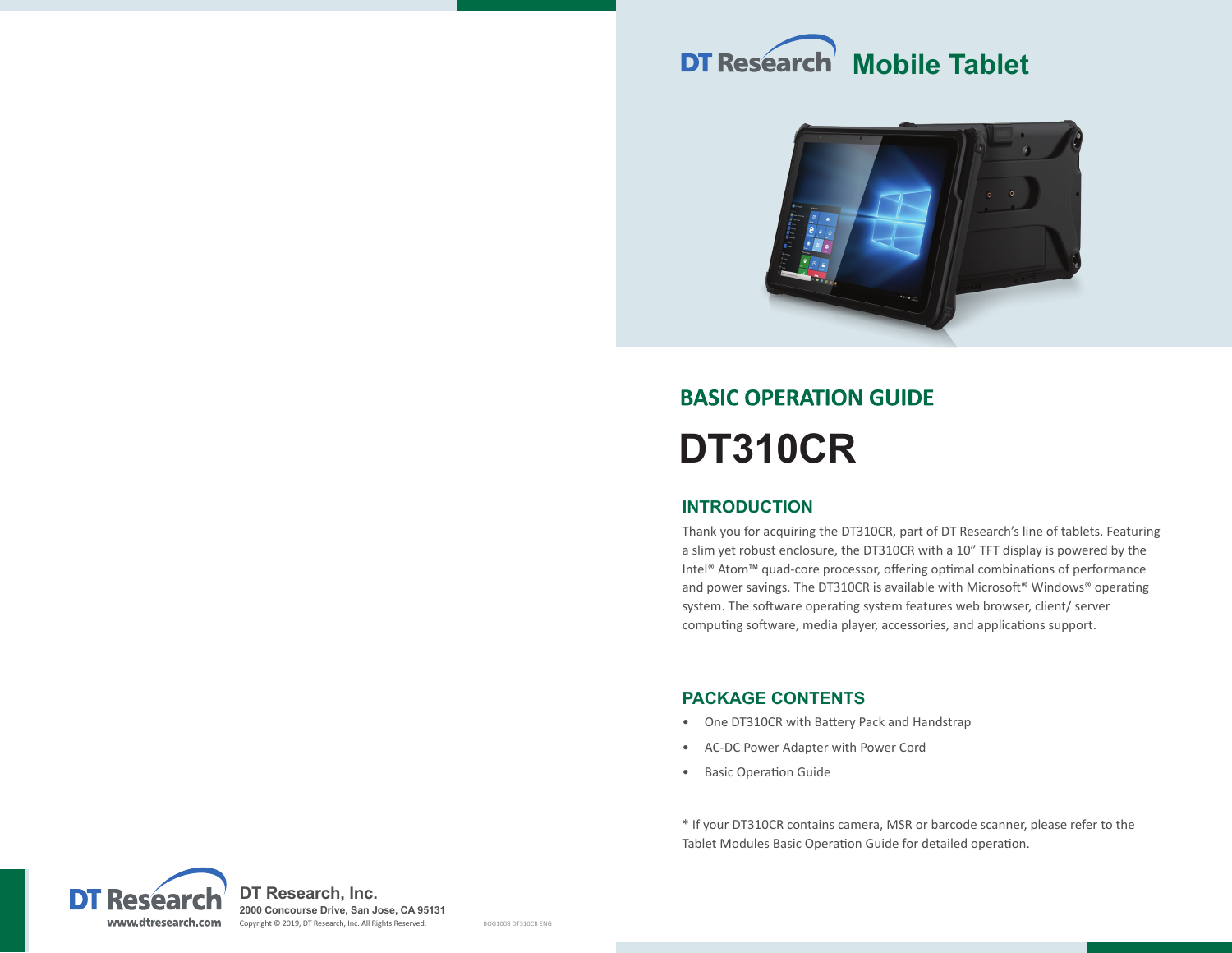

## **Input/ Output Ports**

| Œ        | Barcode Scanner (optional)               |  | <b>BUTTON</b>    | <b>ACTION</b>                                                  |
|----------|------------------------------------------|--|------------------|----------------------------------------------------------------|
| B.       | Magnetic Stripe Reader (optional)        |  | $\mathbf{1}$     | Power Button                                                   |
| <b>C</b> | Headphone Jack                           |  | 2                | Programmable Button<br>without the Scanner<br>module           |
| D        | <b>USB Port</b>                          |  |                  |                                                                |
| E        | DC Power Input                           |  |                  | As Scanner Trigger<br>when equipped with<br>the Scanner module |
| F        | Camera (optional)                        |  |                  |                                                                |
| G        | EMC <sup>®</sup> Chip-and Signature Card |  | $\left(3\right)$ | <b>Battery Latch</b>                                           |
|          | Reader (optional)                        |  |                  |                                                                |

**Button Functions** 

# **Power/Battery LED Status:**

- Blue indicates the battery is 25% to 100% charged
- Blinking blue indicates the battery is charging
- Orange indicates that the battery is between 11% to 25%
- Blinking Orange indicates that the battery is below 10%

# **PRECAUTIONS**

- Always exercise care when operating and handling the DT310CR.
- Do NOT apply excessive pressure to the display screen.
- Avoid prolonged exposure of the display panel to any strong heat source. Wherever possible, the DT310CR should face away from direct light to reduce glare.
- If the AC-DC power adapter is used to recharge or power the tablet, do NOT use any AC-DC adapter other than the one provided or acquired from the manufacturer or its partners.
- In the unlikely event that smoke, abnormal noise, or strange odor is present, immediately power off the DT310CR and disconnect all power sources. Report the problem to your device provider immediately.
- Never attempt to disassemble the DT310CR, as this will void the warranty.

# **BASIC FEATURES**

The DT310CR wireless tablet integrates a bright and multi-touch display, one USB port, and embedded networking elements such as wireless LAN. The DT310CR is complemented by a suite of accessories, including battery expansion, and charging cradles, for a comprehensive user experience.

A DT310CR typically integrates an 802.11ac wireless LAN (WLAN adapter that may connect to other wireless devices or access points. If your DT310CR does not come with such a network adapter, please consult your device provider to establish the desired network connectivity.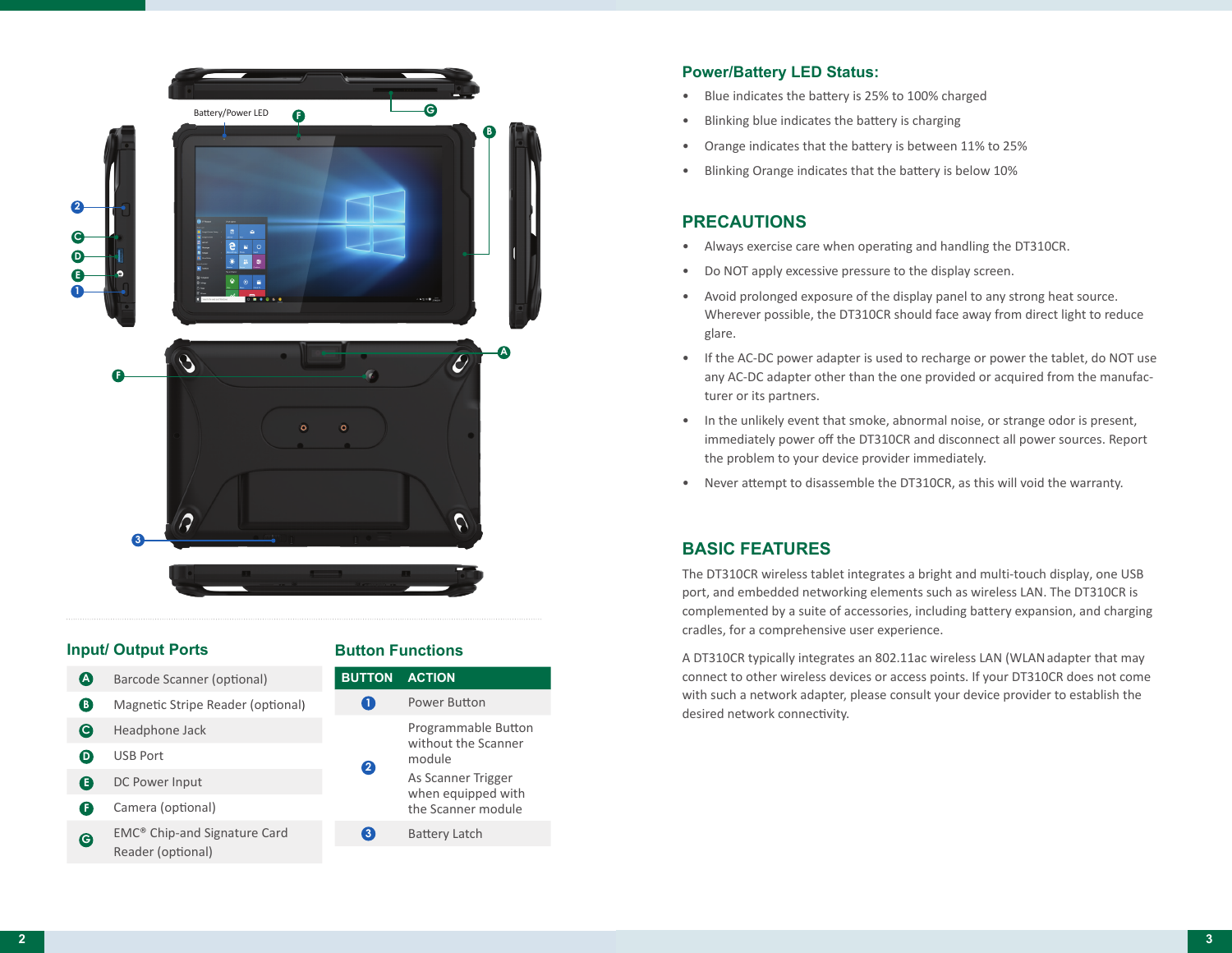# **OPERATION**

#### **Powering ON and OFF**

To activate the DT310CR, push and quickly release the Power Button. The display will come on in a few seconds. To put the DT310CR in Standby mode, push and quickly release the Power Button. To turn the DT310CR off for extended storage, power off safely using any software function that "shuts down computer" provided in the software operating system.

### **NOTE:**

The battery pack shipped with your tablet may be low in power—please use the AC-DC adapter with the DT310CR when setting up for the first time to fully charge the battery pack, or use the optional battery charger kit.

# **NOTE:**

When the battery pack is charging, the blue-colored Battery LED should blink slowly. If plugging in the AC-DC adapter does not trigger this blinking activity and the LED stays dark, the battery pack(s) may have been drained substantially. Try unplugging/ replugging the AC-DC adapter to the DT310CR a few times to activate the charging process.

## **NOTE:**

To conserve power, use (push and quick release) the Power Button to put the tablet in "Standby" mode while not in use. Pushing briefly on the same button will wake up the system within seconds.

## **NOTE:**

Avoid using the Power Button ("hold 4+ seconds" feature) to turn off the tablet—this form of hardware shutdown is intended to be a means of recovery from lockups, and not as normal operation.

#### **Start Up**

If the power up (from Standby mode or otherwise) is successful, the appropriate interface will be displayed after a launch sequence of several seconds. The wireless LAN connection may take 10-15 seconds to be established.

## **Configuring the Mobile Tablet**

The DT310CR may be configured using the utilities and methods dictated by the software operating system. The DT310CR should be configurable for various properties such as user profiles, network features, and several system elements.

#### **Wireless Networking**

#### **Wireless LAN**

The DT310CR is often delivered with an embedded (user-inaccessible) 802.11ac WLAN adapter equipped with a hidden custom antenna.

- Through the support of typical WLAN adapters, the DT310CR should be able to detect all 802.11 access points in the vicinity for you to select the access point of your choice for connection.
- The SSID and WEP/WPA/WPA2 (if enabled) parameters on the DT310CR and the access points have to match. The SSID is case-sensitive and it is recommended that you enable WEP/WPA/WPA2 encryption (or advanced alternatives) for secure access.
- When WEP/WPA/WPA2 is enabled, you may need to consult your network administrator or your networking equipment literature to properly configure associated settings such as Authentication mode, etc.
- Refer to the access point operating manuals for setting up the 802.11 access points.